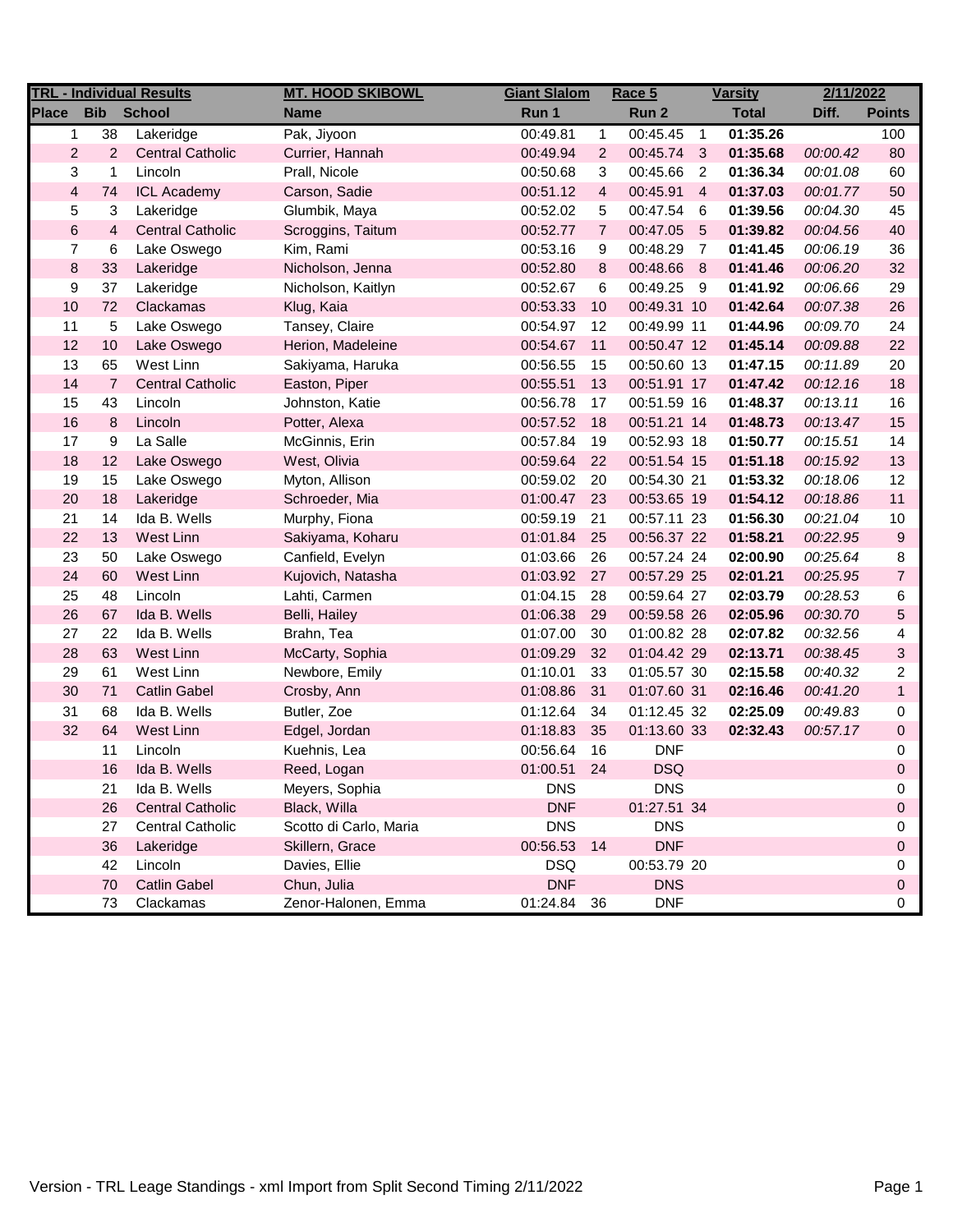|              |                      | <b>TRL - Individual Results</b> | <b>MT. HOOD SKIBOWL</b> | <b>Giant Slalom</b> |                | Race 5      |                | <b>JV</b>    | 2/11/2022 |               |
|--------------|----------------------|---------------------------------|-------------------------|---------------------|----------------|-------------|----------------|--------------|-----------|---------------|
| <b>Place</b> | <b>Bib</b>           | <b>School</b>                   | <b>Name</b>             | Run 1               |                | Run 2       |                | <b>Total</b> | Diff.     | <b>Points</b> |
| 1            | 55                   | Lake Oswego                     | Crawford, Chloe         | 01:04.88            | 2              | 00:58.58    | $\overline{1}$ | 02:03.46     |           | 100           |
|              | $\overline{2}$<br>32 | Lakeridge                       | Han, Sydney             | 01:04.77            | $\mathbf{1}$   | 00:59.15    | 2              | 02:03.92     | 00:00.46  | 80            |
|              | 3<br>46              | Lincoln                         | Dalla Corte, Isabella   | 01:07.17            | 3              | 01:01.79    | $\overline{4}$ | 02:08.96     | 00:05.50  | 60            |
|              | 4<br>23              | Lakeridge                       | Blem, Sydney            | 01:08.42            | 5              | 01:01.56    | 3              | 02:09.98     | 00:06.52  | 50            |
| 5            | 53                   | Lake Oswego                     | Anderson, Eryn          | 01:08.44            | 6              | 01:03.53    | -5             | 02:11.97     | 00:08.51  | 45            |
| 6            | 54                   | Lake Oswego                     | Bouman, Mahaila         | 01:07.52            | 4              | 01:05.16 6  |                | 02:12.68     | 00:09.22  | 40            |
|              | 7<br>28              | Lakeridge                       | Goldenberg, Emma        | 01:10.03            | 8              | 01:09.06 11 |                | 02:19.09     | 00:15.63  | 36            |
| 8            | 24                   | Lake Oswego                     | Laborie, Audrey         | 01:13.33            | 12             | 01:08.09    | - 8            | 02:21.42     | 00:17.96  | 32            |
| 9            | 34                   | Lakeridge                       | Phillips, Munro         | 01:15.69            | 14             | 01:08.76    | - 9            | 02:24.45     | 00:20.99  | 29            |
| 10           | 29                   | Lakeridge                       | Ansari, Paige           | 01:16.31            | 15             | 01:08.94 10 |                | 02:25.25     | 00:21.79  | 26            |
| 11           | 56                   | Lake Oswego                     | Gupta, Ria              | 01:17.17            | 16             | 01:10.21 12 |                | 02:27.38     | 00:23.92  | 24            |
| 12           | 51                   | Lake Oswego                     | Morgan, Adelyn          | 01:31.04            | 19             | 01:19.97 14 |                | 02:51.01     | 00:47.55  | 22            |
| 13           | 31                   | Lakeridge                       | DeSanto, Luciana        | 01:34.79            | 20             | 01:26.96 15 |                | 03:01.75     | 00:58.29  | 20            |
|              | 19                   | Lincoln                         | Nelson, Joy             | 01:13.71            | 13             | <b>DNS</b>  |                |              |           | $\mathbf{0}$  |
|              | 25                   | Lakeridge                       | Weidlich, Julia         | <b>DNF</b>          |                | <b>DNF</b>  |                |              |           | 0             |
|              | 30                   | Lakeridge                       | Borah, Kate             | 01:12.55            | 11             | <b>DNF</b>  |                |              |           | 0             |
|              | 35                   | Lakeridge                       | Schreck, Perry          | 01:24.20            | 17             | <b>DSQ</b>  |                |              |           | 0             |
|              | 39                   | Lakeridge                       | Van Epps, Addison       | <b>DNS</b>          |                | <b>DNS</b>  |                |              |           | 0             |
|              | 40                   | Lincoln                         | Coltman, Samantha       | <b>DNF</b>          |                | 01:06.70    | $\overline{7}$ |              |           | 0             |
|              | 41                   | Lincoln                         | Phillips, Brooke        | <b>DNS</b>          |                | <b>DNS</b>  |                |              |           | 0             |
|              | 44                   | Lincoln                         | Von Reis, Hazel         | <b>DNF</b>          |                | 01:17.48 13 |                |              |           | 0             |
|              | 47                   | Lincoln                         | Hu, Audrey              | <b>DNS</b>          |                | <b>DNS</b>  |                |              |           | 0             |
|              | 49                   | Lincoln                         | Epkes, Olivia           | 01:26.75            | 18             | <b>DNF</b>  |                |              |           | 0             |
|              | 52                   | Lake Oswego                     | Tobita, Lily            | 01:10.10            | 9              | <b>DNF</b>  |                |              |           | 0             |
|              | 57                   | Lake Oswego                     | Howard, Sofie           | 01:11.39            | 10             | <b>DSQ</b>  |                |              |           | 0             |
|              | 58                   | Lake Oswego                     | St John, Ava            | <b>DNS</b>          |                | <b>DNS</b>  |                |              |           | 0             |
|              | 59                   | Lake Oswego                     | Weischadle, Lucy        | 01:08.45            | $\overline{7}$ | <b>DNF</b>  |                |              |           | 0             |
|              | 66                   | West Linn                       | Vadnais, Marina         | <b>DNS</b>          |                | <b>DNS</b>  |                |              |           | 0             |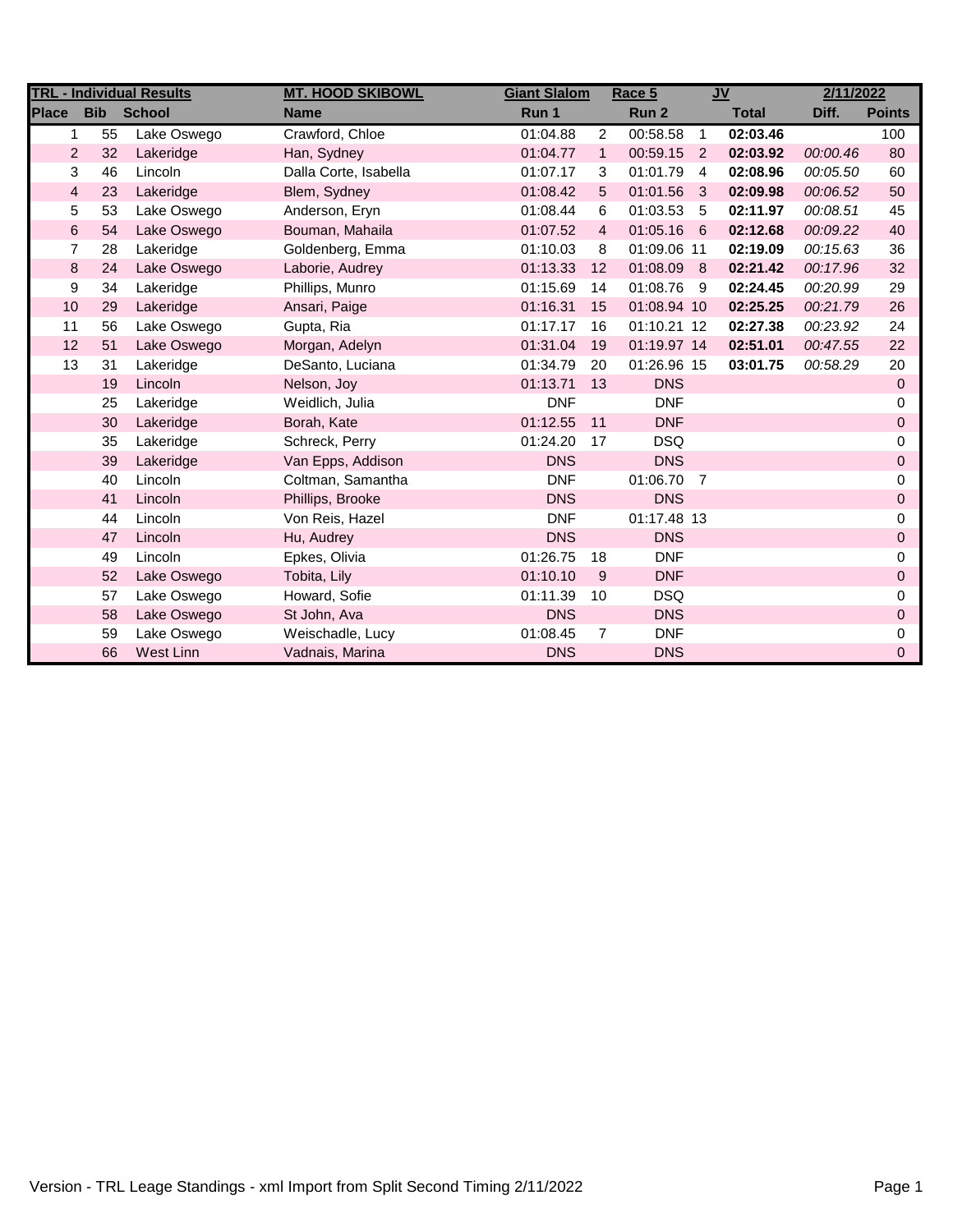| <b>TRL - Team Results</b><br><b>Varsity</b>                                                                                   |                              | Race 5<br><b>Giant Slalom</b> |                   |                      | <b>MT. HOOD SKIBOWL</b><br><b>MIDDLEFORK</b> |          |  |
|-------------------------------------------------------------------------------------------------------------------------------|------------------------------|-------------------------------|-------------------|----------------------|----------------------------------------------|----------|--|
|                                                                                                                               |                              |                               |                   |                      |                                              |          |  |
| The Team's Total Time is the sum of best three times from each course.<br>Run 1<br><b>Time</b><br><b>Time</b><br><b>Run 2</b> |                              |                               |                   |                      |                                              |          |  |
|                                                                                                                               | Team Lakeridge               |                               | Total 04:56.15    |                      |                                              | Rank 1   |  |
|                                                                                                                               | 38 Pak, Jiyoon               | 00:49.81                      |                   | 38 Pak, Jiyoon       | 00:45.45                                     |          |  |
|                                                                                                                               | 3 Glumbik, Maya              | 00:52.02                      |                   | 3 Glumbik, Maya      | 00:47.54                                     |          |  |
|                                                                                                                               | 37 Nicholson, Kaitlyn        |                               | 00:52.67 02:34.50 | 33 Nicholson, Jenna  | 00:48.66                                     | 02:21.65 |  |
|                                                                                                                               |                              |                               |                   |                      |                                              |          |  |
|                                                                                                                               | <b>Team Central Catholic</b> | <b>Total</b>                  | 05:02.92          | <b>Time Diff.</b>    | 00:06.77 Rank 2                              |          |  |
|                                                                                                                               | 2 Currier, Hannah            | 00:49.94                      |                   | 2 Currier, Hannah    | 00:45.74                                     |          |  |
|                                                                                                                               | 4 Scroggins, Taitum          | 00:52.77                      |                   | 4 Scroggins, Taitum  | 00:47.05                                     |          |  |
|                                                                                                                               | 7 Easton, Piper              | 00:55.51                      | 02:38.22          | 7 Easton, Piper      | 00:51.91                                     | 02:24.70 |  |
|                                                                                                                               | <b>Team Lake Oswego</b>      | <b>Total</b>                  | 05:11.55          | <b>Time Diff.</b>    | 00:15.40 Rank 3                              |          |  |
|                                                                                                                               | 6 Kim, Rami                  | 00:53.16                      |                   | 6 Kim, Rami          | 00:48.29                                     |          |  |
|                                                                                                                               | 10 Herion, Madeleine         | 00:54.67                      |                   | 5 Tansey, Claire     | 00:49.99                                     |          |  |
|                                                                                                                               | 5 Tansey, Claire             |                               | 00:54.97 02:42.80 | 10 Herion, Madeleine | 00:50.47                                     | 02:28.75 |  |
|                                                                                                                               |                              |                               |                   |                      |                                              |          |  |
|                                                                                                                               | <b>Team Lincoln</b>          | <b>Total</b>                  | 05:12.56          | <b>Time Diff.</b>    | 00:16.41 Rank 4                              |          |  |
|                                                                                                                               | 1 Prall, Nicole              | 00:50.68                      |                   | 1 Prall, Nicole      | 00:45.66                                     |          |  |
|                                                                                                                               | 11 Kuehnis, Lea              | 00:56.64                      |                   | 8 Potter, Alexa      | 00:51.21                                     |          |  |
|                                                                                                                               | 43 Johnston, Katie           |                               | 00:56.78 02:44.10 | 43 Johnston, Katie   | 00:51.59                                     | 02:28.46 |  |
|                                                                                                                               |                              |                               |                   |                      |                                              |          |  |
|                                                                                                                               | <b>Team West Linn</b>        | <b>Total</b>                  | 05:46.57          | <b>Time Diff.</b>    | 00:50.42 Rank 5                              |          |  |
|                                                                                                                               | 65 Sakiyama, Haruka          | 00:56.55                      |                   | 65 Sakiyama, Haruka  | 00:50.60                                     |          |  |
|                                                                                                                               | 13 Sakiyama, Koharu          | 01:01.84                      |                   | 13 Sakiyama, Koharu  | 00:56.37                                     |          |  |
|                                                                                                                               | 60 Kujovich, Natasha         |                               | 01:03.92 03:02.31 | 60 Kujovich, Natasha | 00:57.29                                     | 02:44.26 |  |
|                                                                                                                               | Team Ida B. Wells            | <b>Total</b>                  | 06:03.59          | <b>Time Diff.</b>    | 01:07.44 Rank 6                              |          |  |
|                                                                                                                               | 14 Murphy, Fiona             | 00:59.19                      |                   | 14 Murphy, Fiona     | 00:57.11                                     |          |  |
|                                                                                                                               | 16 Reed, Logan               | 01:00.51                      |                   | 67 Belli, Hailey     | 00:59.58                                     |          |  |
|                                                                                                                               | 67 Belli, Hailey             |                               | 01:06.38 03:06.08 | 22 Brahn, Tea        | 01:00.82                                     | 02:57.51 |  |
|                                                                                                                               |                              |                               |                   |                      |                                              |          |  |
| <b>Team</b>                                                                                                                   |                              | <b>Total</b>                  |                   | <b>Time Diff.</b>    |                                              |          |  |
|                                                                                                                               |                              |                               |                   |                      |                                              |          |  |
|                                                                                                                               |                              |                               |                   |                      |                                              |          |  |
|                                                                                                                               |                              |                               | 00:00.00          |                      |                                              | 00:00.00 |  |
| Team                                                                                                                          |                              | <b>Total</b>                  |                   | <b>Time Diff.</b>    |                                              |          |  |
|                                                                                                                               |                              |                               |                   |                      |                                              |          |  |
|                                                                                                                               |                              |                               |                   |                      |                                              |          |  |
|                                                                                                                               |                              |                               | 00:00.00          |                      |                                              | 00:00.00 |  |
|                                                                                                                               |                              |                               |                   |                      |                                              |          |  |
| Team                                                                                                                          |                              | <b>Total</b>                  |                   | <b>Time Diff.</b>    |                                              |          |  |
|                                                                                                                               |                              |                               |                   |                      |                                              |          |  |
|                                                                                                                               |                              |                               |                   |                      |                                              |          |  |
|                                                                                                                               |                              |                               | 00:00.00          |                      |                                              | 00:00.00 |  |
|                                                                                                                               |                              |                               |                   |                      |                                              |          |  |
| Team                                                                                                                          |                              | <b>Total</b>                  |                   | <b>Time Diff.</b>    |                                              |          |  |
|                                                                                                                               |                              |                               |                   |                      |                                              |          |  |
|                                                                                                                               |                              |                               | 00:00.00          |                      |                                              | 00:00.00 |  |
|                                                                                                                               |                              |                               |                   |                      |                                              |          |  |